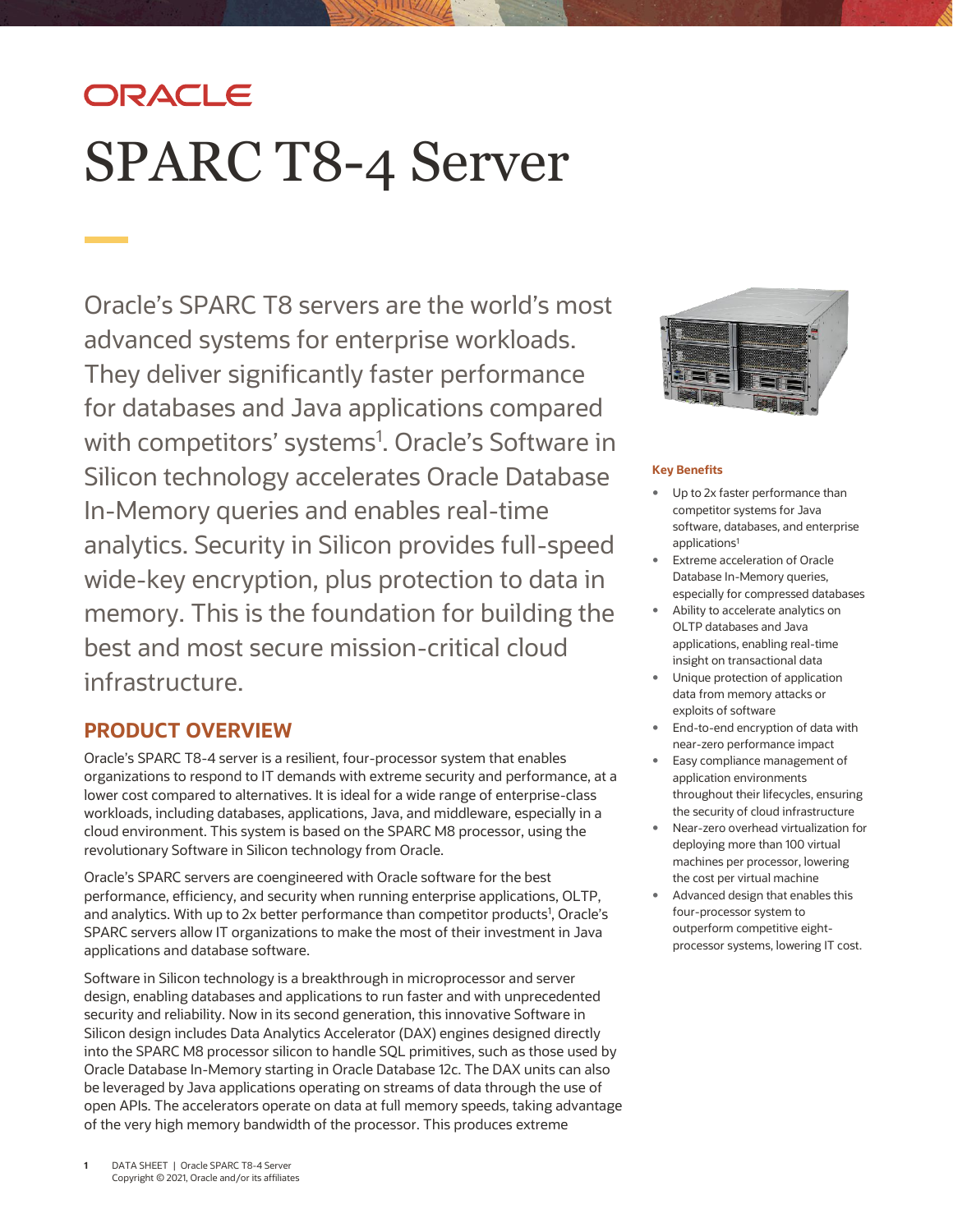acceleration of in-memory queries and analytics operations while processor cores are freed up to do other useful work. In addition, the ability of the DAX units to handle compressed data on the fly means that larger databases can be kept in memory, or that less server memory needs to be configured for a given database size. Lastly, the SPARC M8 processor introduces Oracle Numbers units, which greatly accelerate Oracle Database operations involving floating point data. Consider the result: you can run fast in-memory analytics on your database, using much less memory than the size of your data, without significantly increasing server utilization rates or affecting your OLTP operations.

The Silicon Secured Memory feature of the SPARC M8 processor provides the capability of detecting and preventing invalid operations on application data, through hardware monitoring of software access to memory. This can stop malware from exploiting software vulnerabilities, such as buffer overflows. The hardware approach of Silicon Secured Memory is much faster than traditional software-based detection tools, meaning that security checks can be done in production without significant impact to performance. In addition, each processor core contains the fastest cryptographic acceleration in the industry, allowing IT organizations to deliver endto-end data encryption and secure transactions with near-zero performance impact. In summary: you can easily activate data protection and encryption security, by default, without additional hardware investment.

Software in Silicon features can be easily integrated with existing applications, during development, testing, and production. Developers can use and validate Software in Silicon features by using Oracle's Software in Silicon open APIs, which are supported by a community of collaboration among developers, engineers, and experts offering resources to help you understand and integrate this revolutionary open technology.

The record-breaking performance of the servers based on the SPARC M8 processor comes from its 32 cores, each of which handles up to 8 threads using unique dynamic threading technology. The processor can dynamically adapt to provide extreme single-thread performance, or it can enable massive throughput by running up to 256 threads. The processor cores are designed to accelerate Java workloads, especially Java 8 applications or later, as well as database operations. Using this efficient design, together with Oracle Solaris virtualization technology with near-zero overhead, a much larger number of virtual machines can be supported on Oracle's SPARC servers compared with Intel® Xeon®–based systems. This results in a significant decrease in the cost per virtual machine.

The technology breakthrough in SPARC servers is enabled by the Oracle Solaris operating system. Oracle Solaris 11 is a secure, integrated, and open platform engineered for large-scale enterprise cloud environments with unique optimization for Oracle Database, middleware, and application deployments. Security can be easily set up and enabled by default, while single-step patching and immutable zones allow compliance to be maintained with simplicity.

You can create complete application software stacks, lock them securely, deploy them in a cloud, and update them in a single step, all while maintaining compliance and easily generating audit reports. Oracle Solaris 11 combines unique management options with powerful application-driven software-defined networking for agile deployment of cloud infrastructure.

Built-in virtualization capabilities in Oracle's SPARC servers include both Oracle Solaris Zones and Oracle VM Server for SPARC. These allow enterprise workloads to be run within a virtual environment with near-zero performance impact. You can virtualize and consolidate many servers onto one, reducing the physical footprint of the data center as well as lowering the costs of operation, power, and cooling. Oracle Solaris Zones technology provides the capability to run legacy applications that require earlier versions of Oracle Solaris.

#### **Key Features**

- Based on the advanced SPARC M8 processor, with proven secondgeneration Software in Silicon technology for efficiency, performance, and security
- Scalability within the same family of servers from 32 to 256 cores with complete compatibility for applications and management
- Oracle Solaris 11 operating system for secure and compliant application deployment through single-step patching and immutable zones
- Built-in, no-cost virtualization technology with Oracle Solaris Zones and Oracle VM Server for SPARC
- Guaranteed binary compatibility and support for legacy applications that run under Oracle Solaris 10, 9, and 8
- Up to 105 TB of accelerated storage utilizing industry-standard NVMe technology in order to satisfy the most demanding I/O requirements
- Resilient server system with highest levels of reliability, availability, and serviceability (RAS) in a compact, energy-efficient footprint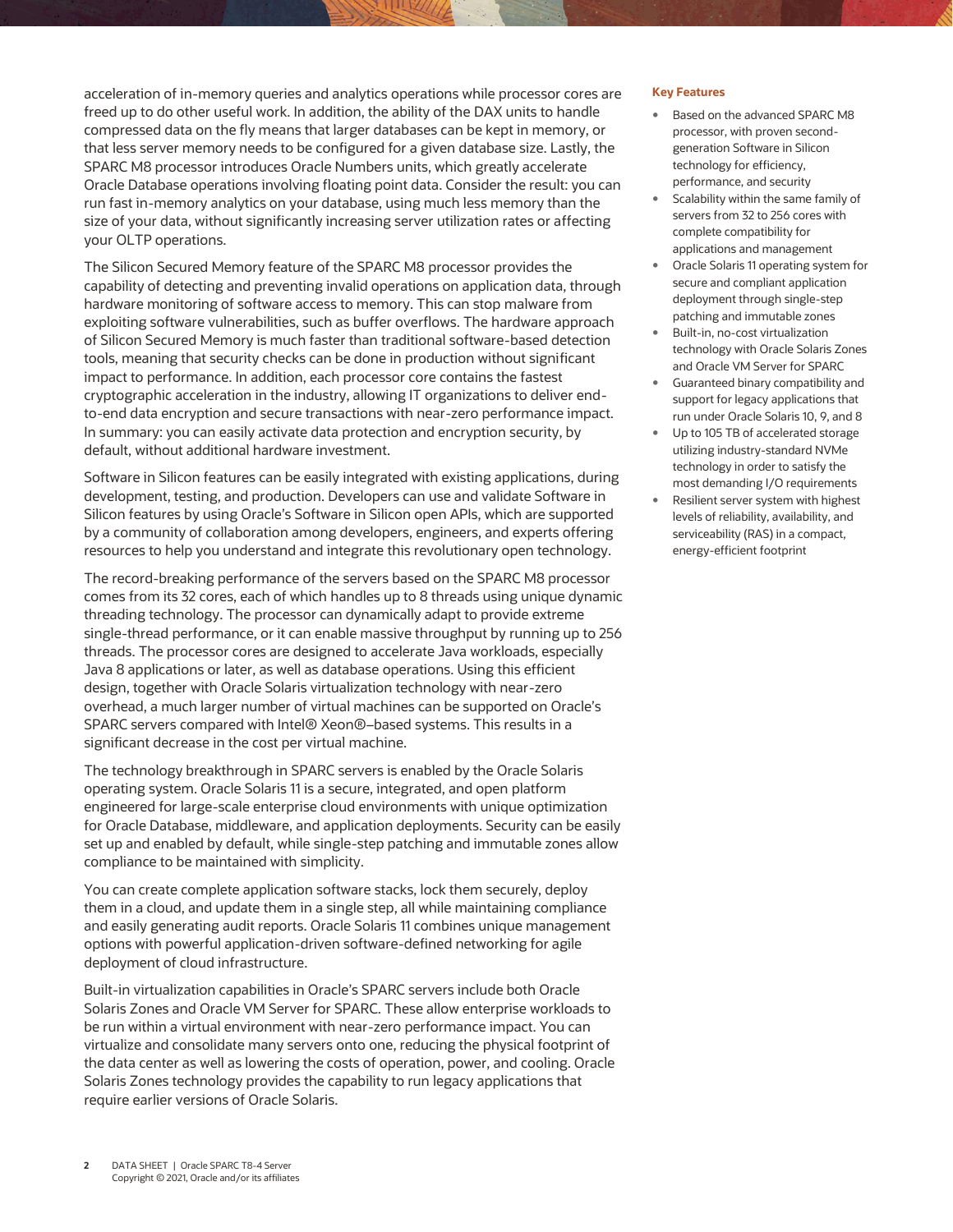Other advanced capabilities of the SPARC T8-4 server are large memory capacity, higher bandwidth, and minimal latency, which are achieved through four enhanced memory controllers per socket, faster and reduced-power DDR4 memory, and prefetch acceleration techniques. The I/O subsystem supports low-profile PCIe 3.0 adapters and industry-standard NVMe flash technology to provide high-capacity storage with minimal latency. Integrated controllers for networking, disks, and management reduce the cost of the system and provide greater expandability.

All Oracle servers ship with comprehensive server management tools at no additional cost. Oracle Integrated Lights Out Manager (Oracle ILOM) utilizes industry-standard protocols to provide secure and comprehensive local and remote management, including power management and monitoring, fault detection, and notification. Oracle Premier Support customers have access to My Oracle Support and multiserver management tools in Oracle Enterprise Manager Ops Center, a system management tool that, in conjunction with Oracle Enterprise Manager, coordinates servers, storage, and networking for a complete cloud infrastructure as a service (IaaS). Oracle Enterprise Manager Ops Center also features an automated service request capability, whereby potential issues are detected and reported to Oracle's support center without user intervention, ensuring the maximum service levels and simplified support.

# **SPARC T8-4 SERVER SPECIFICATIONS**

# **ARCHITECTURE**

#### Processor

- Thirty-two core, 5.0 GHz SPARC M8 processor
- Up to 256 threads per processor (up to 8 threads per core)
- Eight Data Analytics Accelerator units per processor, each supporting four concurrent in-memory analytics engines with decompression
- Thirty-two on-chip encryption instruction accelerators (one per core) with direct non-privileged support for 16 industry-standard cryptographic algorithms: AES, Camellia, CRC32c, DES, 3DES, DH, DSA, ECC, MD5, RSA, SHA-1, SHA-224, SHA-256, SHA-3, SHA-384, and SHA-512
- Thirty-two floating-point units and thirty-two Oracle Numbers units per processor (one per core)
- One random number generator (one per processor)

#### Cache per Processor

- Level 1: 32 KB instruction and 16 KB data per core
- Level 2: 256 KB L2 I\$ per four cores, 128 KB L2 D\$ per core
- Level 3: 64 MB L3\$ on chip

#### System Configuration

- SPARC T8-4 servers may be configured with either two or four SPARC M8 processors; upgradeable from two to four processors
- Sixteen dual inline memory module (DIMM) slots per processor supporting half and fully populated memory configurations using 32, 64, or 128 GB DDR4 DIMMs
	- 8 TB maximum memory configuration four processors and 128 GB DIMMs
	- 4 TB maximum memory configuration two processors and 128 GB DIMMs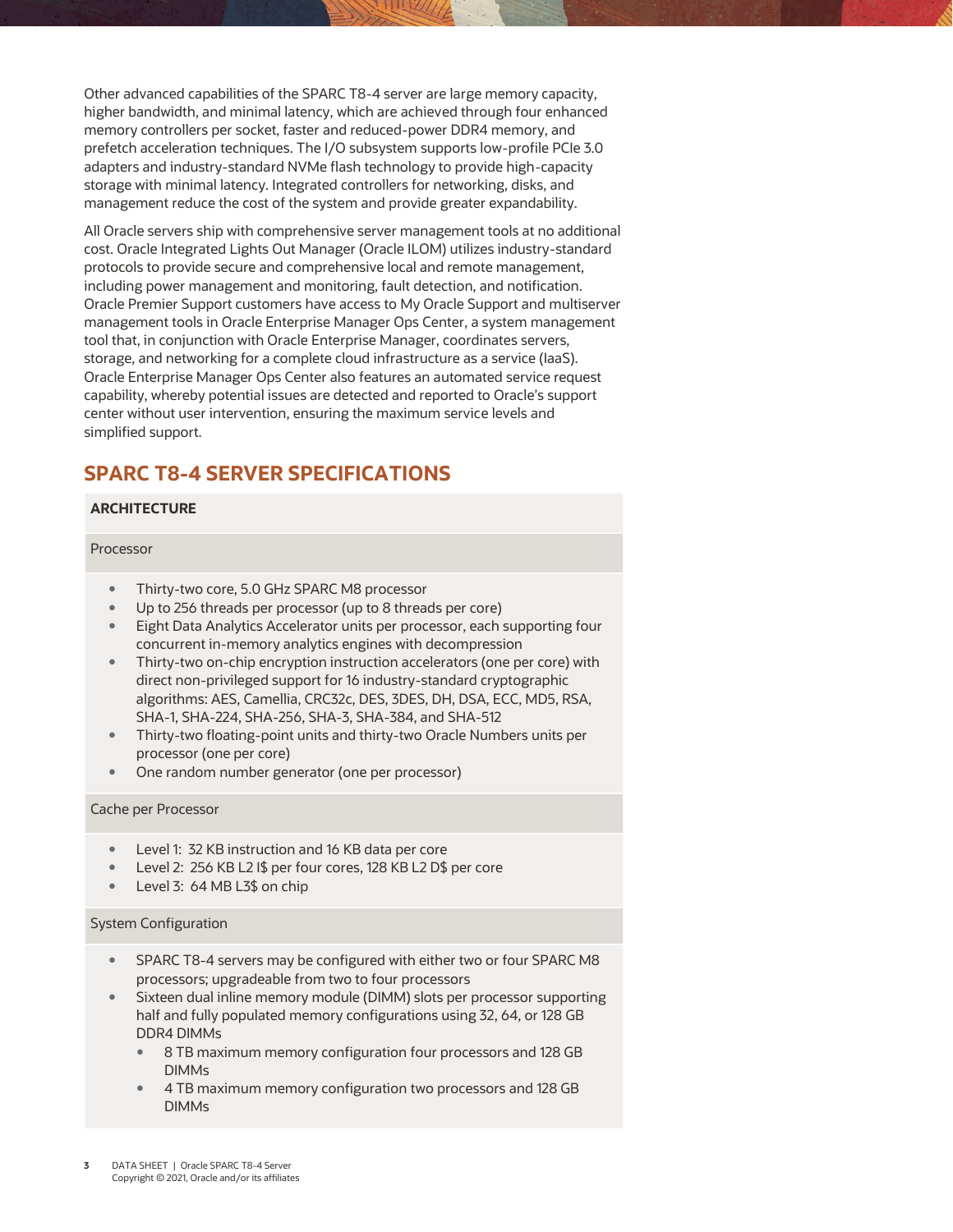#### System Architecture

• SPARC V9 architecture, ECC protected

# **INTERFACES**

- Network: Four 10 GbE (100 Mb/sec, 1 Gb/sec, 10 Gb/sec) ports, full duplex only, auto-negotiating
- Disks and internal storage: Two SAS-3 controllers providing hardware RAID 0, 1, and 1E/10 (ZFS file system provides higher levels of RAID)
- Expansion bus: Sixteen low-profile PCIe 3.0 slots, each accessed via a hotpluggable carrier (eight x8 and eight x16 slots)
- Ports: Four external USB 3.0 (two front, two rear), one RJ45 serial management port, console 100 Mb/1 Gb network port, two VGA ports (one front, one rear)

## **MASS STORAGE AND MEDIA**

Internal storage:

- Up to eight 2.5-inch drives
	- 1,200 GB SAS-3 hard disk drives (HDD), maximum of eight
	- 800 GB SAS-3 solid state drive (SSD), maximum of eight
	- 6.8 TB NVMe solid state drives, maximum of eight
- Oracle flash accelerators NVMe PCIe 3.0 cards
	- Oracle Flash Accelerator F640 v2, maximum of eight

External storage:

- **External DVD drive available**
- Oracle offers a complete line of best-in-class, innovative storage, hardware, and software solutions, along with renowned world-class service and support. For more information, please refer to **[oracle.com/storage](http://www.oracle.com/storage)**

#### **POWER SUPPLIES**

- Four hot-swappable AC 3,000 W redundant  $(2 + 2)$  power supplies
- Voltage 200 to 240 VAC, frequency 50/60 Hz
- Maximum operating input current at 200 VAC: 16 A per cord
- Maximum operating input power at 200 VAC: 5,040 W

# **KEY RAS FEATURES**

- Hot-pluggable disk drives
- Hot-pluggable PCIe card carriers
- Redundant, hot-swappable power supplies and fans
- Environmental monitoring
- Extended memory protection with error correction within single SDRAM, triple-bit detection across SDRAMs, page retirement, memory scrubbing, cyclic redundancy check (CRC), message retry, and lane retire in hardware
- DIMM sparing enabled with fully populated memory slots, increasing system reliability and uptime
- System Interconnect: message retry, link retrain, and lane failover
- Integrated dual disk controllers with RAID 0, 1, and 1E/10
- Fault Management Architecture and Predictive Self Healing
- Live operating system upgrades
- Firmware updates during system operation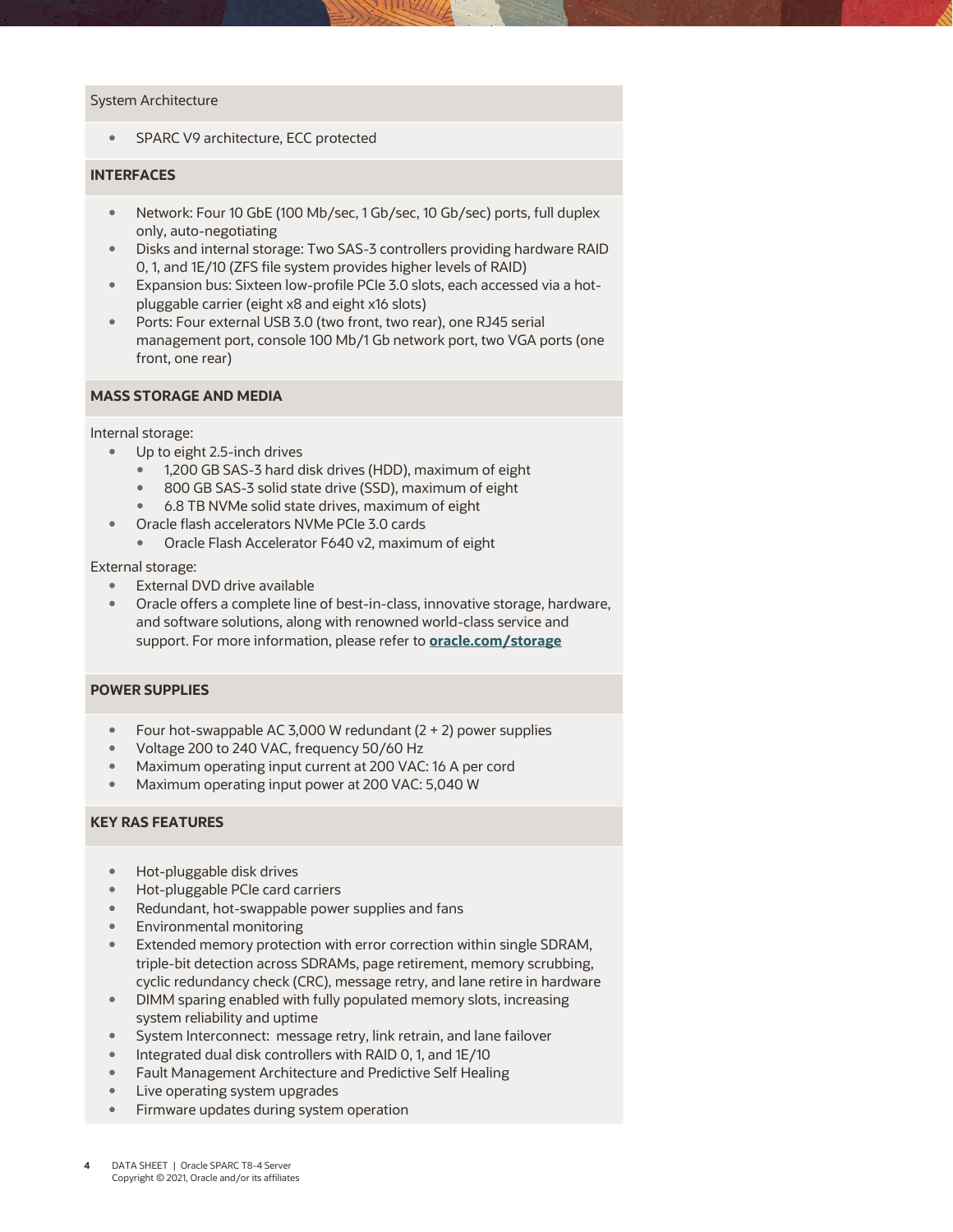Multiple PCIe root complexes for isolated I/O virtualization

# **SOFTWARE**

#### Operating System

Oracle recommends the latest version of Oracle Solaris 11.4 for enhanced performance and functionality, including features enabled by Software in Silicon technology

- Control domain: Oracle Solaris 11.3 SRU 24 or later
- The following versions are supported within guest domains:
	- Oracle Solaris 11.3 SRU 24 or later
	- Oracle Solaris 10 1/13\*
		- \* Plus required patches

Applications certified for Oracle Solaris 9 or 8 only may run in an Oracle Solaris 9 or 8 branded zone running within an Oracle Solaris 10 guest domain.

#### Software Included

- Oracle Solaris 11.4 (latest version), which includes Oracle VM Server for SPARC
- Oracle Solaris ZFS (default file system)

# Virtualization

Built-in, no-cost Oracle VM Server for SPARC provides the flexibility and power for running multiple logical domains in a single server. Multiple Oracle Solaris Zones may be run within a single Oracle VM Server for SPARC logical domain.

## **ENVIRONMENT**

Operating temperature:

- 5° C to 35° C at 900 m (41° F to 95° F at 0 to 3,000 ft.)
- Decrease in maximum temperature: above 900 m (3,000 ft.) 1° C/300 m (1.8° F/1,000 ft.)

Nonoperating temperature:

- $-40^{\circ}$  C to 65° C at 900 m (-40° F to 149° F at 0 to 3,000 ft.)
- Decrease in maximum temperature: above 900 m (3,000 ft.) 1° C/300 m (1.8° F/1,000 ft.)

Operating relative humidity: 10% to 80% relative humidity, noncondensing, 27° C (81° F) wet bulb

Nonoperating relative humidity: Up to 85% relative humidity, noncondensing, 38° C (100° F) wet bulb

Operating altitude: 0 m to 3,000 m (0 ft. to 9,840 ft.) except in China markets where regulations may limit installations to a maximum altitude of 2,000 m

Nonoperating altitude: Up to 12,000 m (Up to 39,370 ft.)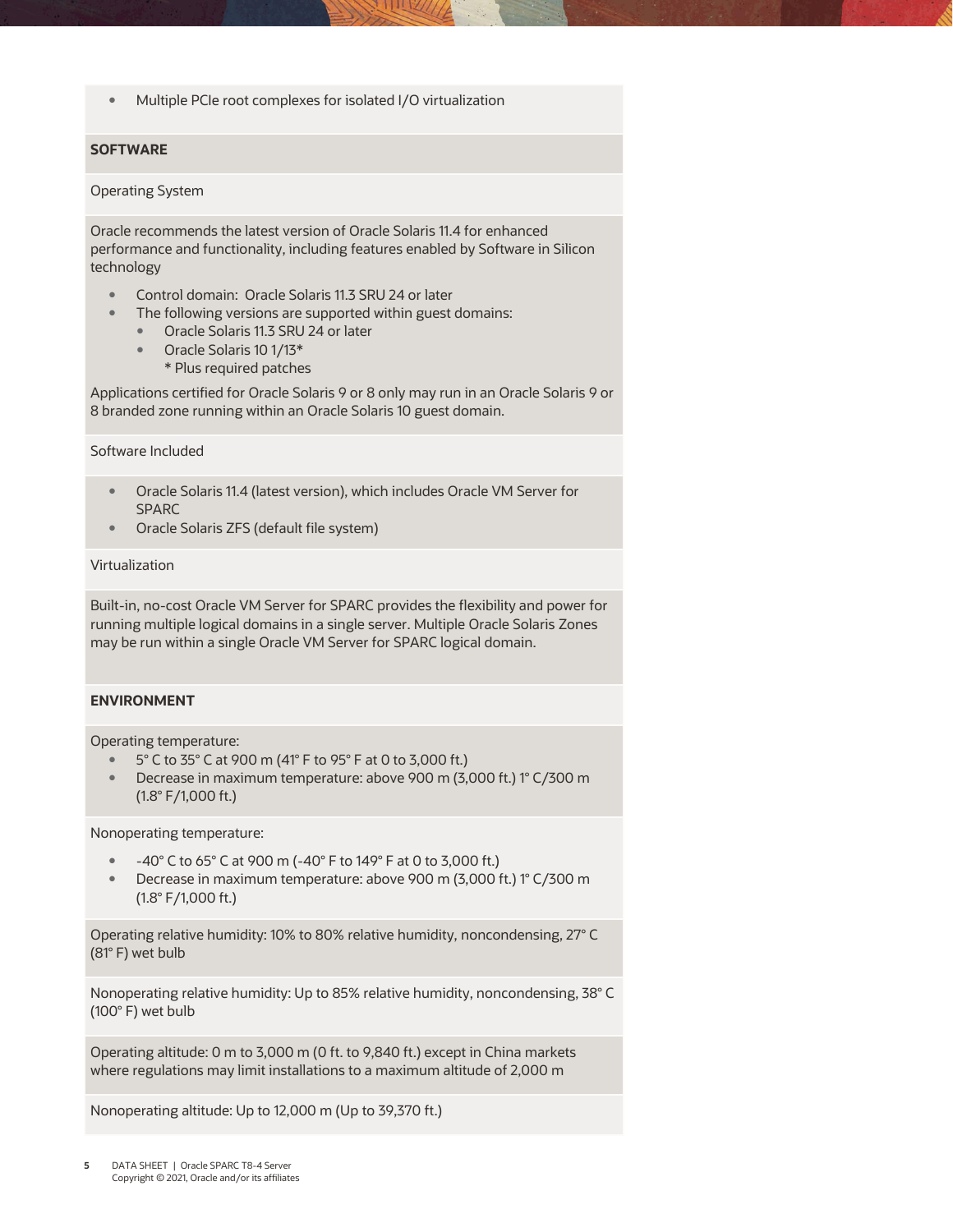| Acoustic noise                                                                 |                         |                          |
|--------------------------------------------------------------------------------|-------------------------|--------------------------|
| <b>DESCRIPTION</b>                                                             | <b>OPERATING AT 60%</b> | <b>OPERATING AT 100%</b> |
| Sound power level — LwAd<br>$(1 B = 10 dB)$                                    | 8.7 <sub>B</sub>        | 9.9 B                    |
| Sound pressure level — LpAm<br>(energy average of four<br>bystander positions) | 71.2 dBA                | 82.5 dBA                 |

Cooling: 17,202 BTU/hr., 535 cfm max.

# **REGULATIONS (MEETS OR EXCEEDS THE FOLLOWING REQUIREMENTS)**

# **Safety:**

UL/CSA 60950-1, EN 60950-1, and IEC 60950-1 CB Scheme with all country differences

## **EMC:**

- Emissions: FCC 47 CFR 15, ICES-003, EN55032, EN61000-3-2, and EN61000-3-3
- Immunity: EN 55024

## **Certifications:**

 North America Safety (NRTL), European Union (EU), International CB Scheme, BIS (India), BSMI (Taiwan), RCM (Australia), MSIP (Korea), and VCCI (Japan)

# **European Union directives:**

 Restriction of Hazardous Substances (RoHS) Directive 2011/65/EU, Low Voltage Directive 2014/35/EU, EMC Directive 2014/30/EU, and WEEE Directive 2012/19/EU

All standards and certifications referenced are to the latest official version. For additional detail, please contact your sales representative.

Other country regulations/certifications may apply.

# **DIMENSIONS AND WEIGHT**

- Height: 267 mm (10.5 in.); 6U
- Width: 445 mm (17.5 in.)
- Depth: 836 mm (32.9 in.)
- Weight: approx. 99 kg (218 lb.) without rackmount kit